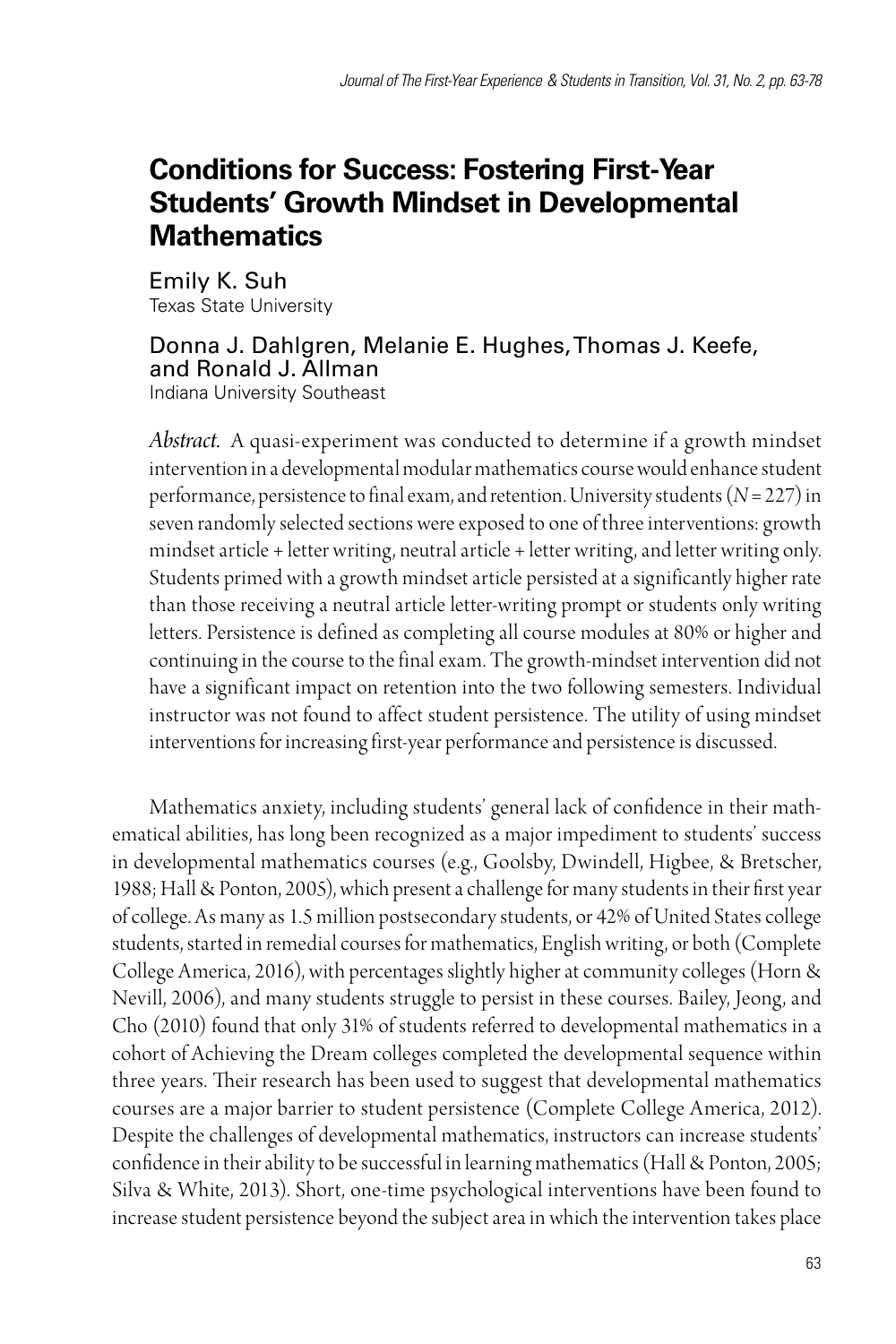and indicate the potential to last over multiple semesters (Stigler, Givven, & Thompson, 2010; Yeager & Dweck, 2012; Yeager, Paunesku, Walton, & Dweck, 2013)<sup>1</sup>.

This study contributes to the research on persistence in developmental mathematics by exploring the impact of a mindset intervention on students enrolled in developmental mathematics courses at a regional university campus. Specifically, we replicated Yeager et al.'s (2016) lay theory interventions within the context of developmental mathematics courses at a regional university to explore the following research questions: How do growth mindset interventions affect persistence to the final exam in a developmental mathematics course? How do growth mindset interventions affect retention to the following semester? Findings from this study may encourage researchers and practitioners to consider the benefits of incorporating mindset interventions into larger campus engagement efforts and the establishment of a campus culture honoring students' potential for academic success.

### **Literature Review and Theoretical Framework**

This study extends Yeager et al.'s (2016) research on introducing a growth mindset intervention for first-year students. Dweck (2006) described a growth mindset as one in which intelligence is adaptable and individuals possess the capacity for growth. The opposite of a growth mindset is a fixed (or entity) mindset, in which an individual perceives current limitations as a permanent condition. Combining growth mindset theory (Dweck, 2006) and developmental education theories of persistence, we explore how mindset interventions are relevant to students' persistence in developmental mathematics.

#### *Developing Growth Mindsets*

Mindsets are implicit theories about how academic and social resilience can be developed (Yeager & Dweck, 2012). Within first-year courses, instructors can successfully engage students through assignments that intentionally foster perseverance that is transferable beyond the first year (Olson, 2017). Short psychological interventions used at the middle school, community college, and university levels have taught students the basics of neuroplasticity and how the brain can "grow like a muscle" with hard work and good strategies (Blackwell, Trzesniewski, & Dweck, 2007; Dweck, 2006, 2008; Yeager et al., 2016). Mindset interventions share an explicit focus on drawing students' attention to their ability to develop academic skills necessary for participation in the classroom or college and explicating how developing metacognitive skills supports their learning beyond the classroom in which the skills are taught.

<sup>1</sup> *Persistence* and *retention* are commonly confused in the literature. In this study, we follow Tinto (2010), using the term retention to note the institution's retaining of students and persistence to indicate remaining in a higher education course from the students' perspective.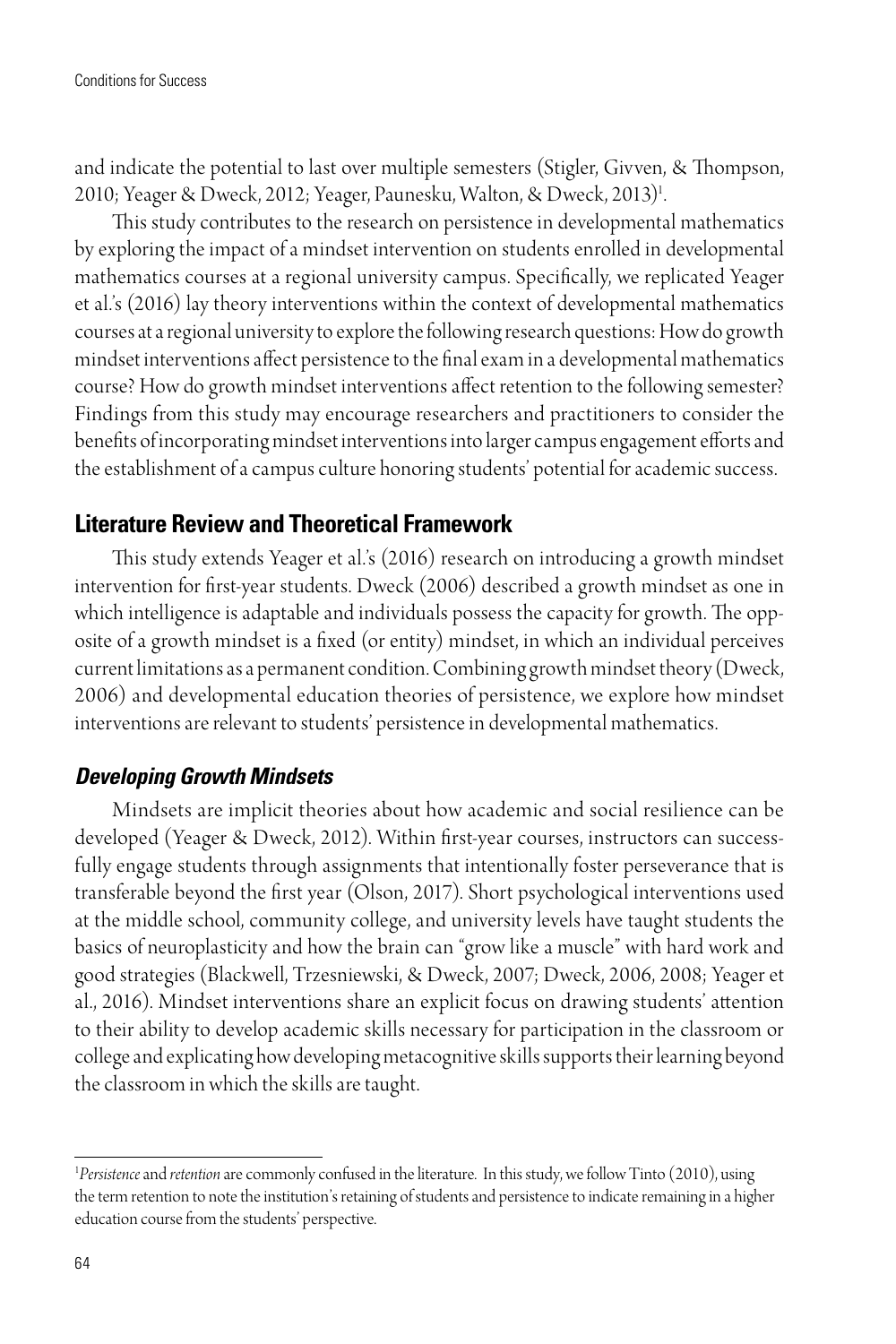Studies have examined the effectiveness of mindset interventions in a variety of academic settings. Yeager et al. (2013) conducted a study in which they randomly assigned more than 7,500 students at a large state university to a growth mindset intervention as a part of their first-year orientation. Students were directed either to a placebo treatment or to a website where they read and responded to an article, "You Can Grow Your Brain: New Research Shows the Brain Can Be Developed Like a Muscle." The researchers found that the growth mindset treatment resulted in a 3-point increase in the percentage of students earning 12 or more GPA-bearing credits (Control: 60%; Treatment: 63%). Members from the research team have conducted similar studies at the middle school (Blackwell et al., 2007), high school (Yeager et al., 2016), and community college levels (Yeager et al., 2013) with similar positive results: Mindset interventions increased GPA and reduced postsecondary dropout rates, particularly among disadvantaged students.

In a study of 715 students, including 292 students enrolled in a developmental mathematics course at a community college, Yeager et al. (2013) examined the impact of a mindset intervention that involved reading an article about the brain's ability to restructure itself through effortful practice. The article specifically identified mathematics ability as a type of intelligence that can be developed, and students were asked to respond to the article through several related writing prompts, including offering advice to a hypothetical peer who thought of himself as "not smart enough" to succeed in school. The researchers found no difference between treatment students' and control students' grades in the developmental mathematics course, but the dropout rate of the intervention group was less than half that of the control group (9% and 20%, respectively). These findings suggest that although the intervention does not have an impact on students' mathematical abilities, it has a positive impact on students' beliefs about their ability to persist in a developmental mathematics class. Findings from this study and others like it (e.g., Aronson, Fried & Good, 2002; Blackwell et al., 2007; Cohen & Garcia, 2014; Dweck, 2008; Walton & Cohen, 2011) suggest that students who receive psychological interventions at key transition points, such as during a first college mathematics class, see results that persist throughout the semester. Importantly, although students were asked to respond to a message about brain growth, they also created their own positive messages during the intervention.

Lay theories, including growth or fixed mindsets, can help people make sense of their lives or experiences and interpret and process adversities (Walton & Cohen, 2011; Wilson & Linville, 1985). Mindset interventions may help students who draw negative inferences about their college experiences, particularly experiences related to group-based inequalities (Steele, 1997). Summarizing studies of mindset interventions with students in a community college and at a state university, Yeager et al. (2013) noted that students with a lay theory that "people like them" (i.e., first-generation or nontraditional college students) might not belong in college are less likely to persist through their first year. In their research, personality traits, growth mindset, SAT score, GPA, and IQ were not found to have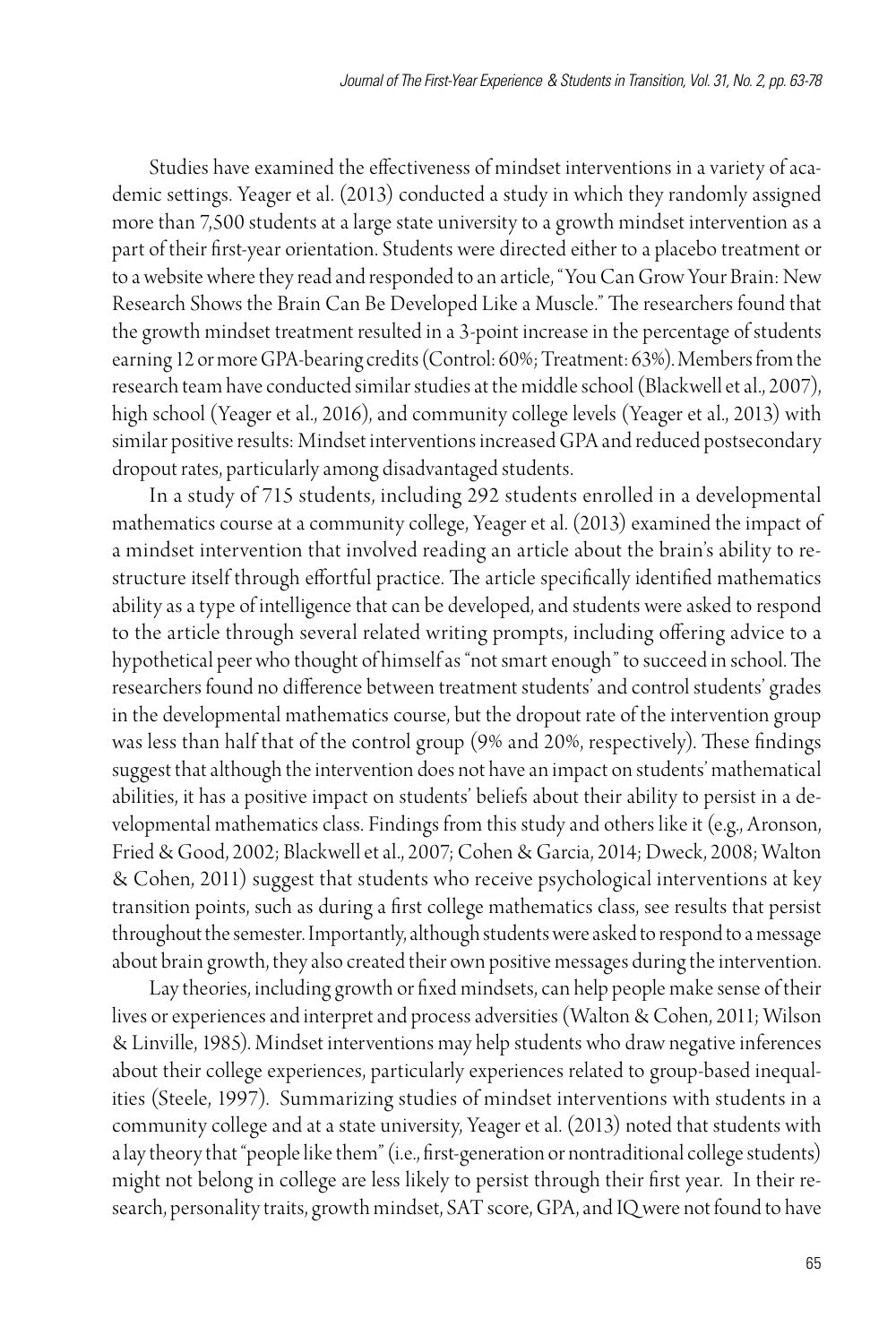significant effects on persistence. However, the researchers found that interventions can successfully teach the lay theory that many students come to feel that they belong in college. These results suggest that one-time pre-matriculation interventions can significantly increase persistence through the first year for disadvantaged full-time students. Based on these studies, Yeager et al. suggested that the necessary conditions for successful lay theory interventions include (a) customized materials to redirect problematic lay theories; (b) reframing an existing lay theory that hinders student motivation; and (c) instructional opportunities, relational opportunities, and financial supports. The present study examined how instilling a growth mindset can promote persistence and empowerment for developmental students who face challenges related to socioeconomic and demographic factors.

#### *Student Persistence in Developmental Mathematics*

On average, institutions of higher education offer three to four levels of developmental mathematics in a sequence covering arithmetic through intermediate algebra (Bailey et al., 2010). Students are typically placed into college-level or developmental mathematics based on test scores. Large-scale analyses of developmental mathematics suggest alarmingly low student persistence rates (Bailey et al., 2010; Bickerstaff, Fay, & Trimble, 2016). In an analysis of North Carolina and Virginia's modularized mathematics redesign, Bickerstaff et al. (2016) described tensions between modularization's theorized benefits of studentcentered, personalized learning, content mastery, and acceleration. Although the researchers identified issues with student persistence and progression to college-level mathematics courses, they did not explore the impact of students' beliefs about resilience on their persistence in developmental-level mathematics courses.

Mathematics anxiety has a major impact on students' persistence in developmental mathematics courses. In fact, several studies indicate that students' confidence in their ability to learn mathematics is the only variable that significantly contributes to predicted performance in a developmental mathematics class (Dwindell & Higbee, 1991; Goolsby et al., 1988; Thomas & Higbee, 1999). These findings led Schwartz (2000) to conclude that developmental mathematics courses should include a plan for increasing student confidence and lowering mathematics anxiety. Studies document the positive outcomes of activities that decrease mathematics anxiety in the developmental mathematics classroom and that help students understand their attitudes toward learning beyond the developmental classroom (Levine-Brown, Bohnam, Saxon, & Boylan; 2008; Taylor, 2008).

Because growth mindset interventions have been found to reduce mathematics anxiety (Silva & White, 2013), they align well with the goals of developmental education, a system of student support that extends well beyond the remedial classroom to include "a comprehensive process that focuses on the intellectual, social, and emotional growth and development of all students" (National Organization for Student Success, n.d., Definition). Developmental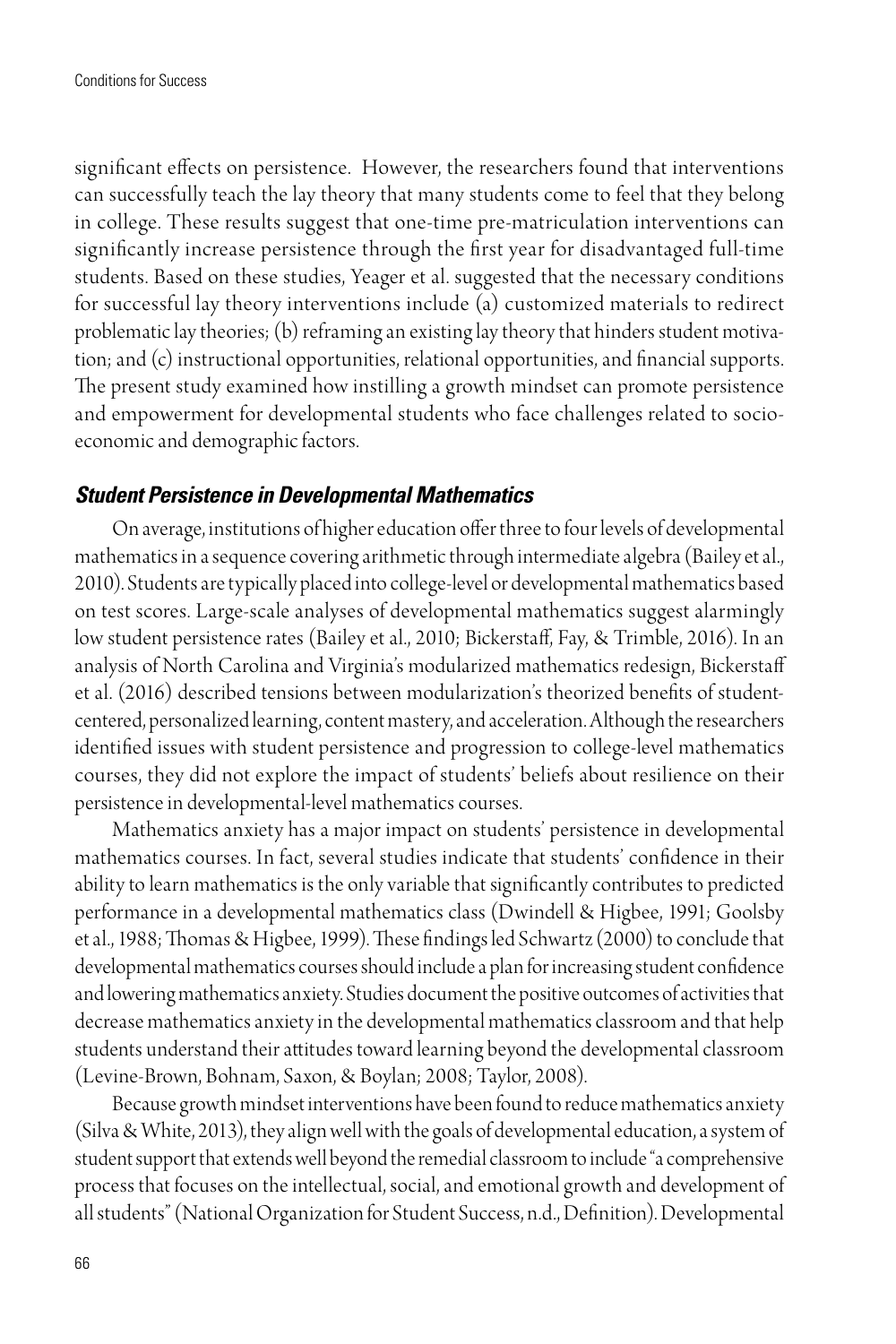education includes placement testing, advising, tutoring/learning assistance, and remedial coursework (Boylan, 2009); these support services exist in some form at every community college in the nation and at most four-year public schools (Saxon, Sullivan, Boylan, & Forrest, 2005). Much of the research on persistence in developmental education is informed by theories emphasizing the importance of sustained academic and social integration (e.g., Astin, 1984; Tinto, 1975, 1998), or what Astin refers to as involvement, particularly during the first year. Involvement can take multiple forms, but the literature highlights the importance of social relationships in fostering student persistence. Tinto's research examines causes of students' failures to acclimate to the educational setting and the resulting consequence of students' departures from college. Tinto's (1975) theory of student departure suggests that students come to college with certain beliefs and expectations and that their progression through college is influenced by their interactions with others at the college. Researchers have examined the impact of interventions that can challenge or shape student beliefs (e.g., Auten, 2013; Olson, 2017; Yeager & Dweck, 2012); however, further exploration is needed of the processes by which changing students' beliefs about their mathematical ability can successfully affect students' persistence beyond a single class. Growth mindset interventions in the first developmental mathematics course may provide an impactful way to influence students' beliefs about not only their mathematical intelligence but also their level of belonging in the college community, thereby fostering their expectations regarding their persistence beyond the developmental mathematics classroom.

Previous research in both developmental education and the utility of growth mindset interventions share a common commitment to increasing student persistence; this study occupies a similarly shared space between developmental education and educational psychology. In this study, we explore whether introducing first-year students enrolled in developmental mathematics courses to a theory of growth mindset has an impact on their persistence in developmental mathematics and future semesters. The study broadens existing research on growth mindsets by introducing mindset interventions in developmental mathematics at a regional university, a previously unstudied context.

## **Method**

#### *Research Site*

On the four-year regional university campus in Indiana at which the present study was conducted, students who do not pass Topics in Algebra, MATH-M 101, are ineligible to graduate. At the research site, a public four-year regional campus with a majority commuter population, 43% of students tested into a developmental mathematics course that does not count toward their major. The 2012 cohort's four-year graduation rate was 17%, which followed the institution's upward trend, up from an 8% graduation rate in 2009.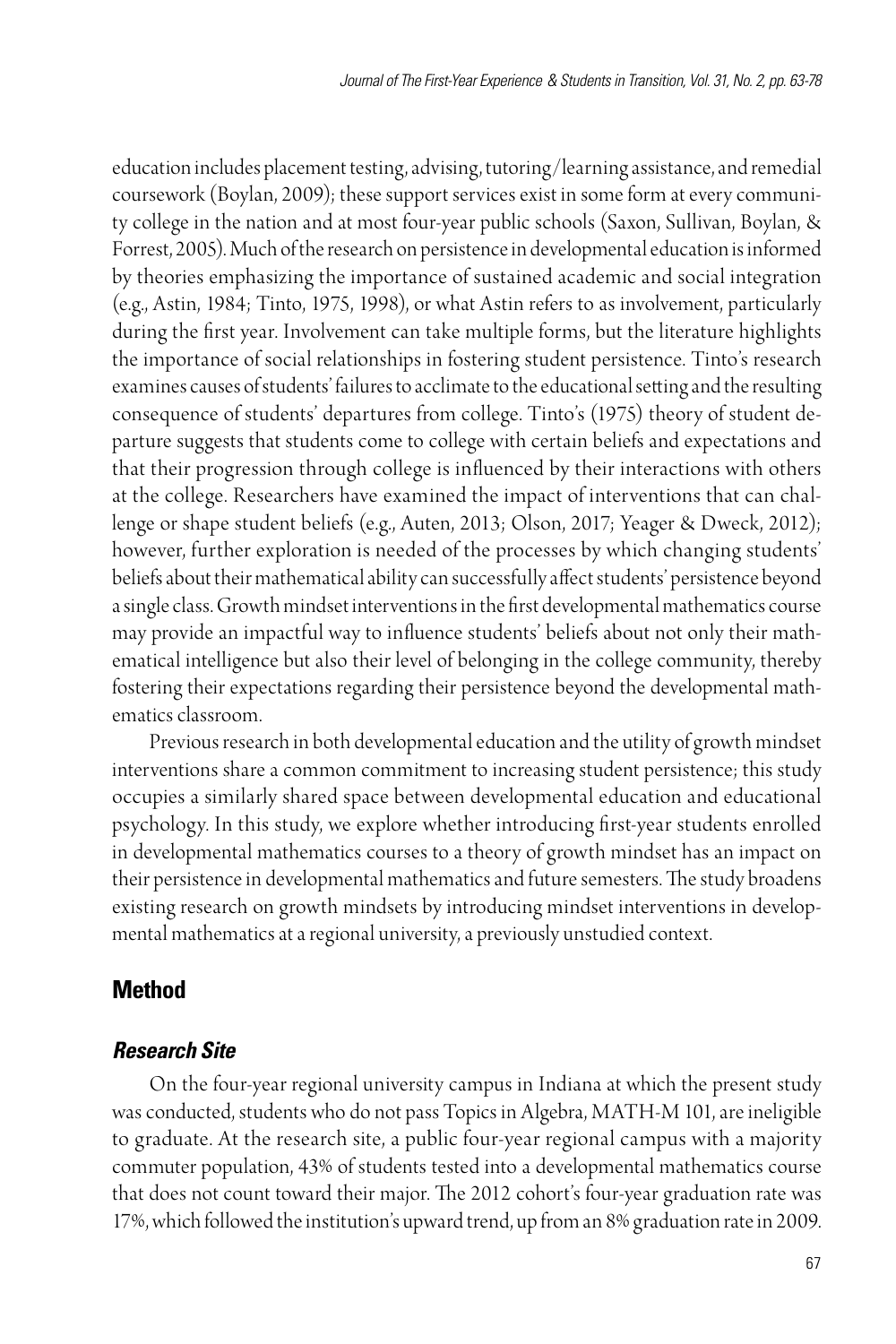According to institutional data, approximately 36% of the institution's students graduate within eight years (Indiana University, 2015-2016).

#### *Participants*

The intervention was applied to three cohorts of students (*N* = 227) in seven sections of Topics in Algebra class sections during the second or third week of the Fall 2015 semester. In this convenience sample of seven class sections, all students in the selected classes were given the intervention. Students ranged in age from 17 to 48, with the majority (*n* = 200) aged 17–19. The demographics of the sample were representative of the overall campus demographics (Table 1). Participants' ACT Mathematics Scores ranged from 12 (1st percentile of ACT-takers) to 26 (27th percentile). The majority of students in this study scored in the lower third of performers in the ACT distribution.

| Gampus Demographics      |     |                      |     |                    |  |
|--------------------------|-----|----------------------|-----|--------------------|--|
|                          |     | <b>Study cohorts</b> |     | All undergraduates |  |
| Demographic              | n   | $\frac{0}{0}$        | N   | $\frac{0}{0}$      |  |
| African American         | 19  | 8.5                  | 58  | 6.3                |  |
| European American        | 178 | 78.4                 | 767 | 82.3               |  |
| Female                   | 156 | 60.2                 | 552 | 59.6               |  |
| Male                     | 71  | 31.8                 | 374 | 40.4               |  |
| First-generation college | 115 | 50.7                 | 417 | 45.0               |  |

Table 1 *Campus Demographics*

All Indiana high school graduates after 2011 must have a Core 40, Core 40 with Honors, or Core 40 with Technical Honors high school diploma to be admitted to this campus. The Core 40 diploma includes mathematics through Algebra II (Indiana Core 40, 2012). Campus policy requires out-of-state students or students graduating before 2011 to have completed 28 college-preparatory high school courses for admission. As a result, all incoming first-year students are assumed to have received some level of preparation for college-level mathematics; however, completion of these high school courses has not guaranteed students' college-level proficiency. Therefore, students are advised to take the college mathematics placement test if they have not previously completed transferlevel courses (i.e., dual credit). If students choose not to take the placement assessment or if their placement scores suggest they would benefit from a developmental mathematics course, students are placed into MATH-M 101, Topics in Algebra (M101), which is the lowest-level course.

 M101 meets twice weekly for 70 minutes with an instructor and an undergraduate teaching assistant; the course covers linear equations, graphs, and inequalities. The course curriculum is modules-based, using Pearson's MyMathLab software. Students watch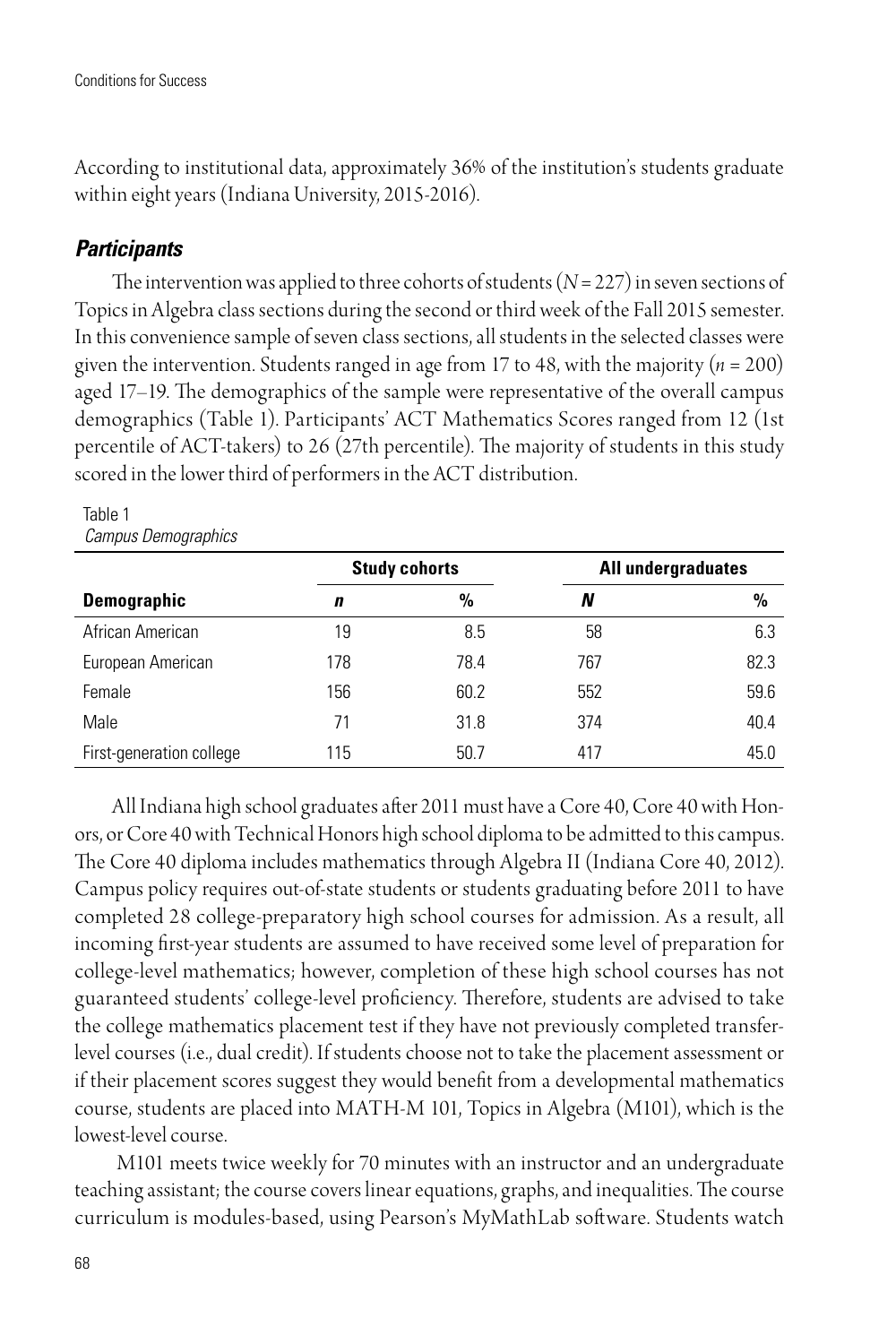online instructional videos and practice mathematics problems until they are ready to test. Instructors provide mathematics instruction and course success strategies from previously successful students describing how they studied for exams. This 2-credit course does not count toward the mathematics requirements for graduation. Furthermore, these credits count against students' free elective credit hours, which can be problematic because the majority of college majors in Indiana are restricted to 120 college credits. During Fall 2014 and Fall 2013, 48% and 42% of all students who placed into M101, respectively, persisted to completing the course. Students who repeat M101 two or three times persist to completion at much lower rates than first-time students; many such students do not return to college at all.

#### *Design and Measures*

Following Dweck's (2008) Brainiology® study as reported in Blackwell and collegues (2007), the present study provided different interventions to two groups of students in developmental mathematics in order to answer the research questions: How do growth mindset interventions affect persistence to the final exam? How do growth mindset interventions affect retention to the following semester? Persistence was defined in conjunction with the class requirement of students completing all modules with a score of at least 80% in order to take the final exam. Retention was defined as enrollment in a future term.

In the present study, seven M101 sections were randomly assigned to receive one of three interventions: brain growth article, laughter–stress article, or advice only (no article). For the brain growth article interventions, students read the article, "You Can Grow Your Intelligence: New Research Shows the Brain Can Be Developed Like a Muscle" (Mindset Works, 2002) and responded to three essay prompts (Dweck, 2008): (a) summarizing the article, (b) describing a time in their lives when they learned something new, and (c) writing a letter to encourage another student who was feeling "dumb." Students in the second intervention read the article, "Laughter and the Brain" (Chudler, 2015), which discusses laughter and health and relaxation. This intervention was included to test whether an alternative lay theory (i.e., "laughter is the best medicine") could similarly affect student persistence. Students typed responses to a prompt that summarized the article and directed students to: Think about an example from your own life. What is a situation where you have laughed and improved your health? Write about it and explain how you became relaxed. In the third intervention, students received no article and wrote essay responses to two prompts: (a) write about a situation where you have succeeded in a class or topic and explain what contributed to you doing well, and (b) write a letter to a friend who is feeling "dumb" in school, giving tips for learning and getting smarter. (Intervention protocols are accessible through https://libguides.ius.edu/graduation.)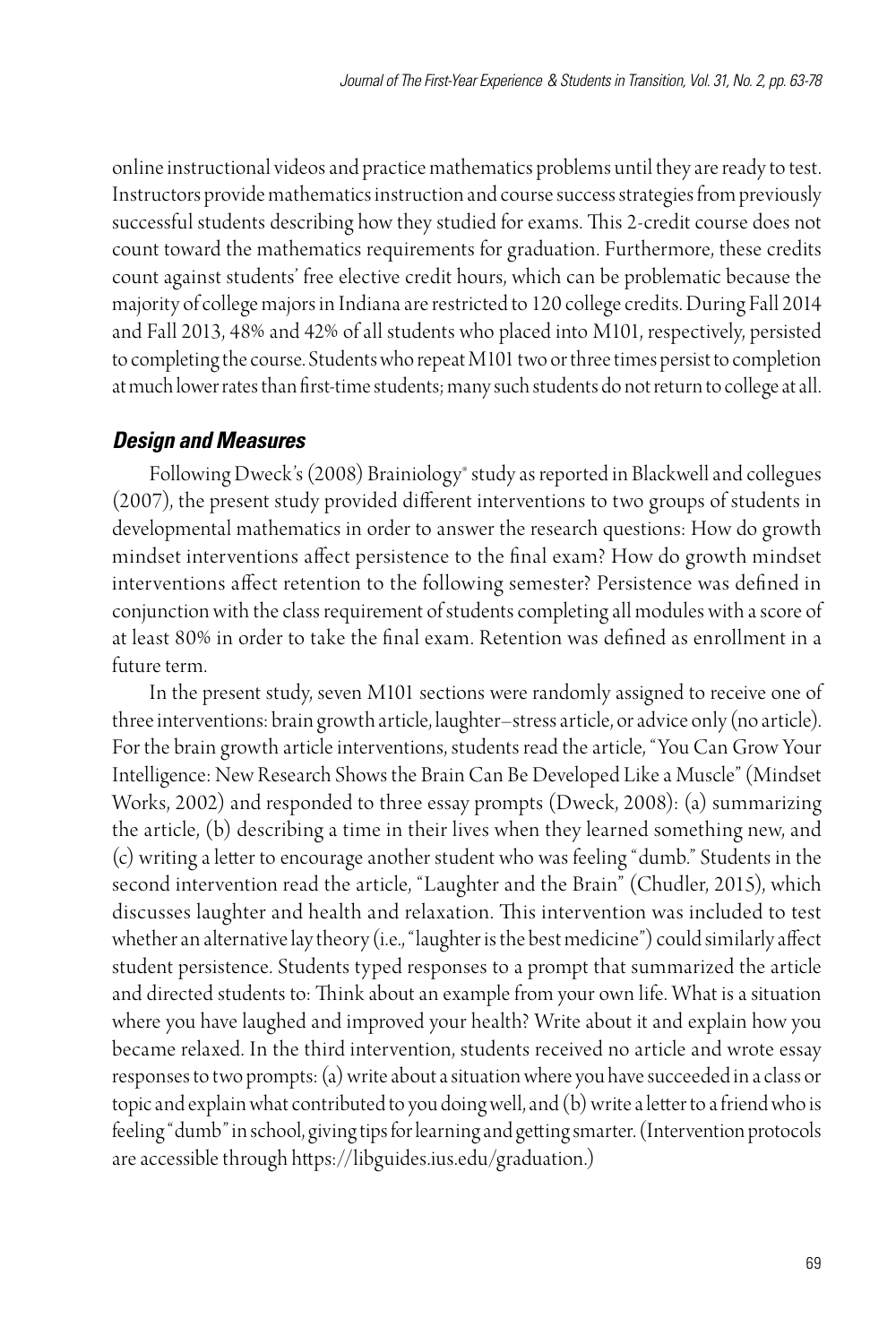## **Results**

A one-way ANOVA was conducted to determine if participants in each intervention (brain-growth, laughter, or advice only) differed in math ability prior to the intervention, as measured by their ACT math score. There was not a significant difference between the groups,  $F(2, 213) = 0.355$ , MSE = 5.77,  $p = .702$ ,  $\eta^2 = 0.003$ . This was important to note because we did not randomly assign participants to the conditions but rather used preexisting class sections.

## *Persistence to Final Exam*

A chi-square analysis to determine whether an equal number of students from each group took the final exam in the developmental math course showed the relation between these variables was significant,  $\chi^2(2, n = 225) = 16.13$ ,  $p < .001$ . A higher percentage of the students in the brain growth article intervention were likely to persist to the final exam (see Table 2).

| Persistence to Final Exam by Intervention |    |                                   |            |
|-------------------------------------------|----|-----------------------------------|------------|
|                                           |    | Did students take the final exam? |            |
| <b>Intervention</b>                       | N  | Yes % $(n)$                       | No % $(n)$ |
| Brain growth article intervention         | 88 | 64.8% (57)                        | 35.2% (31) |
| Advice-only intervention                  | 69 | 50.7% (35)                        | 49.3% (34) |
| Laughter-stress article intervention      | 68 | 32.4% (22)                        | 67.6% (46) |

Table 2

## *Performance on the Final Exam*

A one-way ANOVA was conducted on the data from students who took the final exam to determine if the intervention affected final exam scores. Among these students, the ANOVA indicated no significant differences between intervention groups, *F*(3, 114) = 0.370,  $p = .692$ , MSE = 171.75,  $p = .702$ ,  $\eta^2 = 0.007$ ; see Table 3.

Table 3 *Exam Scores by Intervention for Students Who Took the Final Exam* 

|                                      | п  | <b>Mean final score</b> | SD    |
|--------------------------------------|----|-------------------------|-------|
| Brain growth article intervention    | 57 | 73.68                   | 12.58 |
| Laughter-stress article intervention | 22 | 74 74                   | 15.08 |
| Advice-only intervention             | 35 | 76.07                   | 12 62 |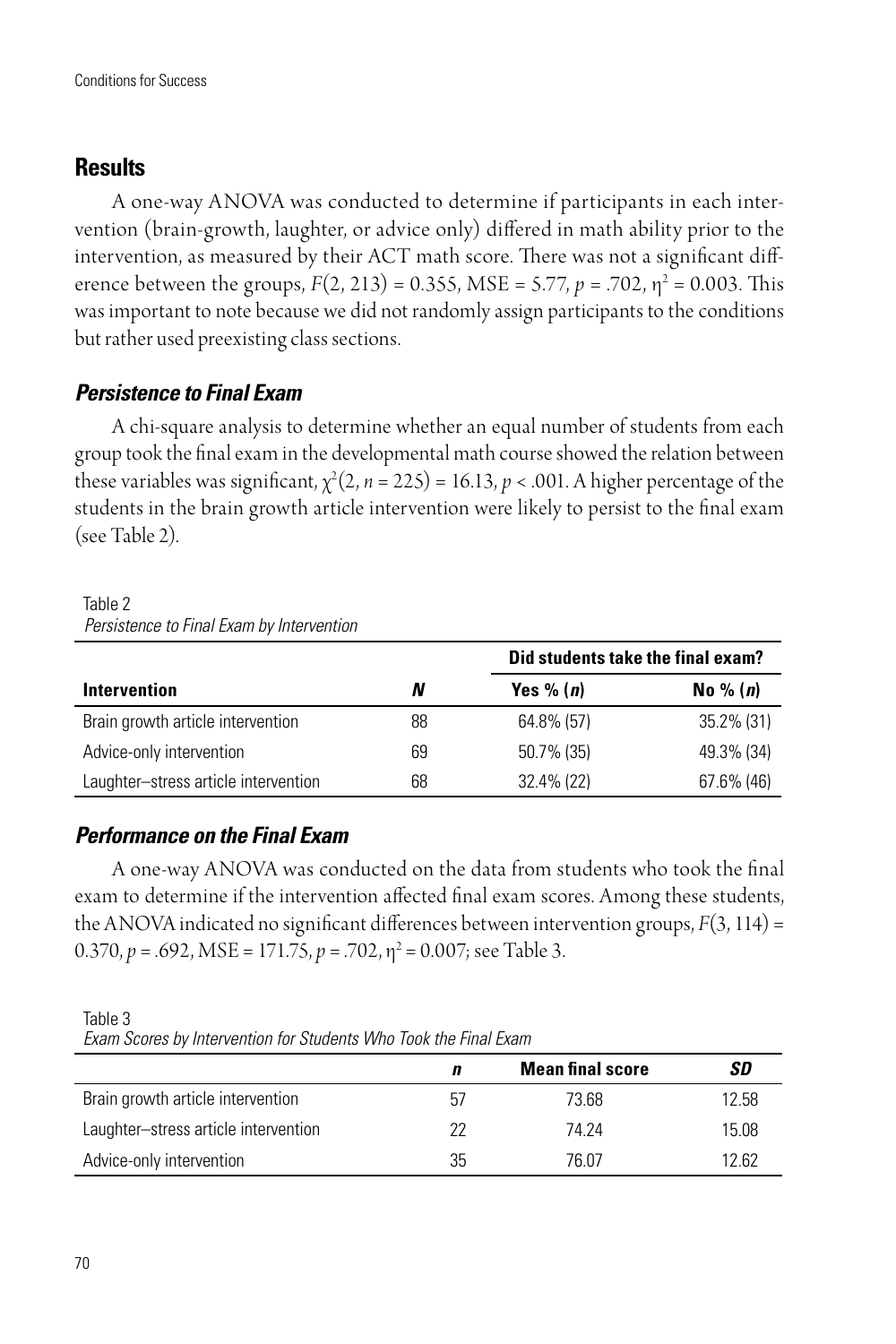## *Impact on DFW Rate in Course by Intervention*

A chi-square analysis was performed to determine if the groups differed in their likelihood to complete the course successfully with a passing grade. Grades were categorized as passing (i.e., A, B, or C) or as DFW (i.e., D, withdraw, or failing). The relationship among these variables was significant,  $\chi^2(2, n = 218) = 15.93, p \times .001$ . Table 4 presents the percentages of students in each grade group. A higher percentage of the students in the brain growth intervention group than in the other groups passed the developmental math course.

Table 4 *Relationship Between Intervention and Passing Grade*

|                                      |    | Did students pass the course? |                |
|--------------------------------------|----|-------------------------------|----------------|
| <b>Intervention</b>                  | N  | Passing $\%$ ( <i>n</i> )     | DFW $\%$ $(n)$ |
| Brain growth article intervention    | 88 | 64.8% (57)                    | 35.2% (31)     |
| Advice-only intervention             | 63 | 55.6% (35)                    | 44.4% (28)     |
| Laughter-stress article intervention | 67 | 32.8% (22)                    | 67.2% (45)     |

#### *Impact on Retention*

A chi-square analysis was conducted to examine the relationship between type of intervention and whether the student was likely to persist to the spring semester. The relationship was not significant,  $\chi^2(2, n = 227) = 2.597$ ,  $p = .273$ ; see Table 5. In comparison, the retention rate for the entire incoming first-year class between Fall 2015 and Spring 2016 was 83%.

A chi-square analysis was also conducted to examine the relationship between type of condition and whether the student was likely to persist to the fall semester. The relationship between these variables was not significant,  $\chi^2(2, n = 225) = 2.048$ ,  $p = .359$ . The university-wide first-year cohort's retention rate from Fall 2015 to Fall 2016 was 62.4%. Retention rates to the fall semester were not significantly different from the previous academic year.

|                                         |    | Student returned in subsequent semester? |                           |  |  |
|-----------------------------------------|----|------------------------------------------|---------------------------|--|--|
| <b>Intervention</b>                     | N  | Returned Spring 2016 % $(n)$             | Returned Fall 2016% $(n)$ |  |  |
| Brain growth article<br>intervention    | 88 | 74.2% (66)                               | 59.1% (52)                |  |  |
| Laughter-stress article<br>intervention | 68 | 80.9% (55)                               | 60.3% (41)                |  |  |
| Advice-only intervention                | 69 | 84.3% (59)                               | 69.6% (48))               |  |  |

Table 5 *Relationship Between Intervention and Retention to Future Semester*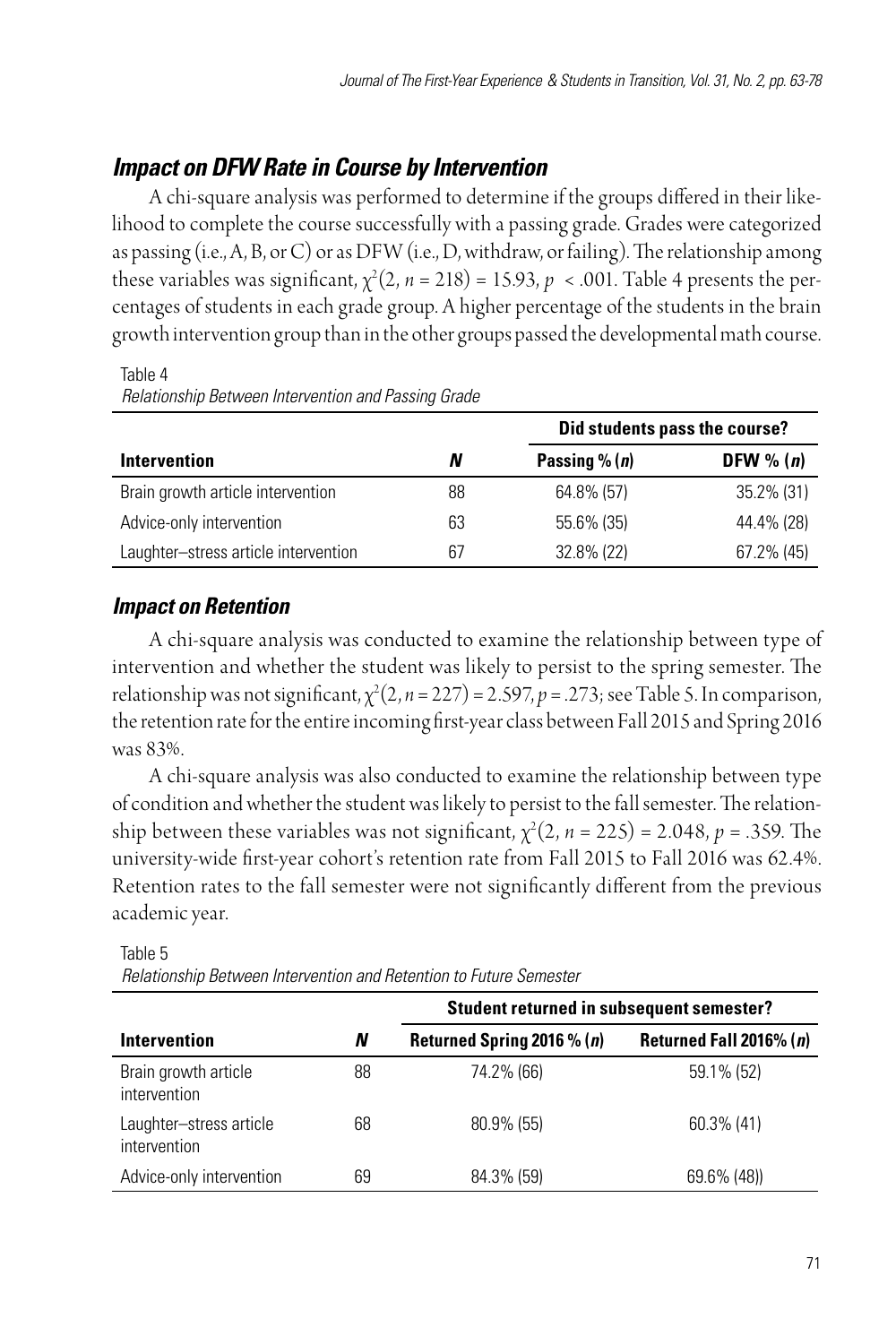#### *Impact of Instructor on Percentage of Persisting Students*

Because each section was taught by a different instructor, it was necessary to determine whether the instructor affected student persistence to final. A chi square was calculated to determine whether differences in persistence to the final exam were related to individual instructors. No relationship was found between instructors and whether the student took the final  $\chi^2(3, N = 225) = 2.913$ ,  $p = 0.405$ . Students were equally likely to make it to the final with each of the four professors involved in the study (Professor A: 58.3%; Professor B: 54.0%; Professor C: 44.4%; Professor D: 55.6%). At the campus where the research occurred, only 50% of students who placed in the lowest-level developmental mathematics course, M101 persisted to completing the course at the end of the Fall 2015 semester.

## **Discussion**

#### *Persistence*

Mindset interventions can help students reframe negative perceptions of academic experiences (Walton & Cohen, 2011; Yeager et al., 2016; Yeager & Dweck, 2012). Results from this research coincided with similar research indicating that utilizing a mindset intervention to introduce a lay theory can have a large impact on student persistence to the final exam. Students in the brain growth intervention are assumed to have internalized the lay theory that they could become a "math person," thereby enacting a growth mindset of mathematics success through effort and the adoption of good strategies. As a result of this mindset change, students were more likely to persist in the class and, subsequently, to the final exam.

However, findings from the laughter–stress intervention indicated that introduction of a non-growth mindset lay theory decreased the percentage of students who persisted to the final exam. A lay theory suggesting that mathematics is stressful may be detrimental to student persistence. This reifies an entity, or fixed, mindset belief (Rattan, Good, & Dweck, 2012) encouraging a passive response of "laughing it off and taking a break" instead of utilizing a growth strategy of applied effort to overcome challenges. According to Rattan et al. (2012), fixed responses can be comforting but also demotivating to students, negatively affecting persistence. The present findings affirm Yeager et al.'s (2016) recommendations for implementing a successful lay theory—specifically, customized materials must redirect problematic lay theories or reframe existing lay theories that hinder student motivation.

Although more students in the advice-only intervention persisted in the course and took the final exam than students in the laughter–stress condition, students in the advice-only condition were significantly less likely to persist to the final exam than students in the brain growth condition. The researchers created the advice-only intervention based on the hypothesis that prompting student reflection was sufficient to instill and internalize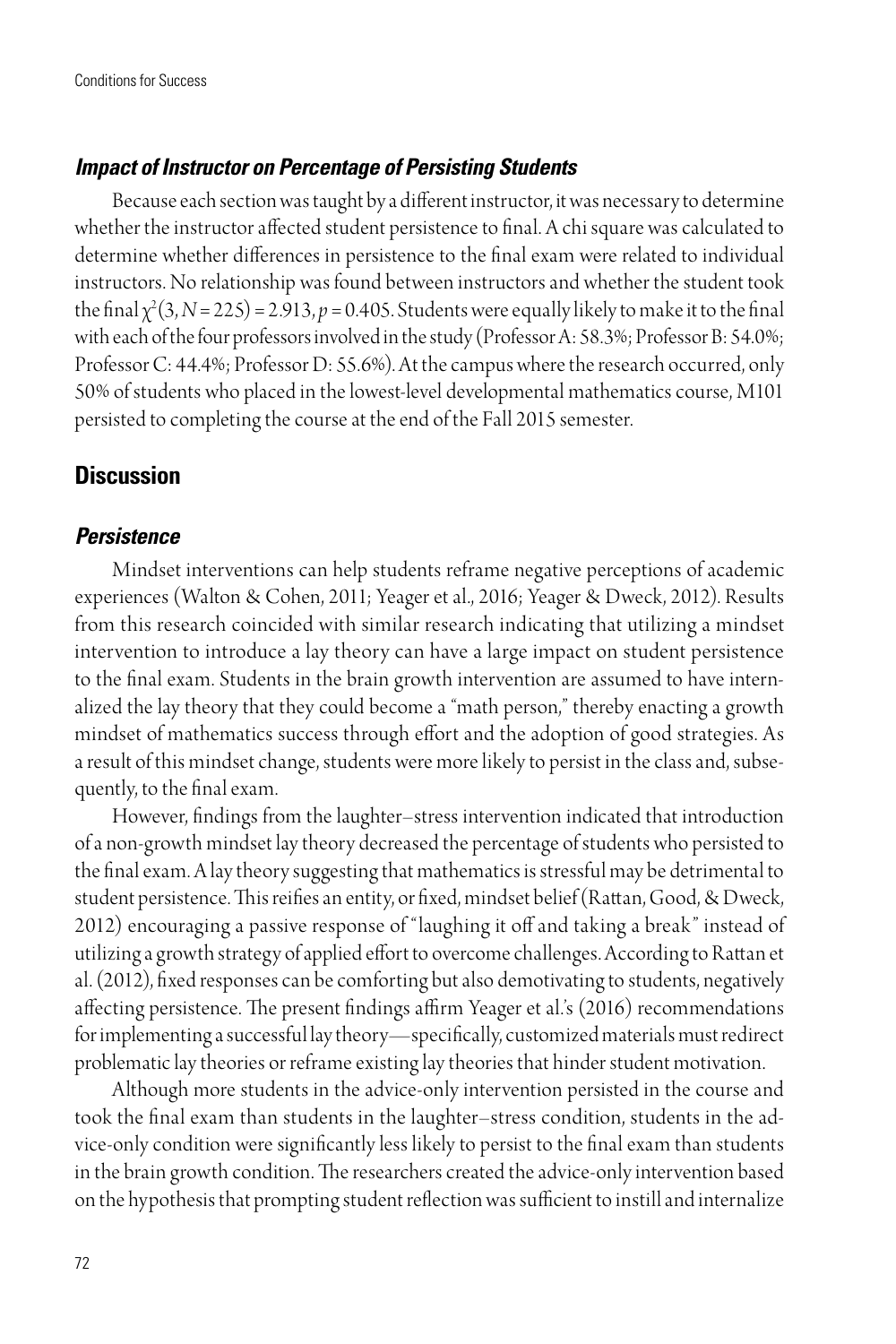a growth mindset as students wrote advice. However, in this study, just writing advice without an explicit introduction to the growth mindset theory was not enough to have a significant impact on persistence to the final exam.

The findings suggest that growth mindset interventions may increase students' beliefs in their ability to develop necessary academic skills. Students' resulting academic integration in the first year is essential to their acclimation to college (Tinto, 1998). Specifically, growth mindset interventions may provide one measure to help shape students' beliefs about college and their sense of belonging therein. Although the developmental mathematics classroom was chosen as the site for this intervention and the findings suggest the utility of growth mindset interventions for students in developmental mathematics classes, the research suggests that introducing students to the concept of a growth mindset could have a beneficial impact in many classes in terms of academic achievement and persistence to course completion—issues in many first-year courses.

Timing is another factor to consider when implementing a mindset intervention. During this particular study, the intervention occurred over the second or third week of the semester. However, by this point, some students were already not attending or were absent the day of the intervention. Although a valuable tool in student persistence efforts, the brain growth treatment as a single, soft-touch intervention was insufficient for reaching these students. Mindset interventions must therefore be integrated continuously into the classroom and institutional culture, for example by offering the interventions to all students before the beginning of the fall semester of the first year (Yeager, et al., 2016).

#### *Retention*

Although more students who participated in the brain growth intervention were retained to the spring semester, there was not a significant difference in retention rates between the intervention groups or the campus-wide retention average. Although many studies show that mindset interventions aid in the persistence of students to the end of the term, less research documents the effect of mindset interventions on retention to subsequent terms.

#### *Limitations*

The study included a growth mindset intervention; however, following Yeager et al. (2016), it did not include a measure of changes in growth and fixed mindsets before and after students read the assigned article or wrote their letter of advice, nor did the study include a measure of mathematics anxiety. Future research should measure changes in mindset, such as through the PERTS Growth Mindset Assessment or Dweck's (2006) online "Test Your Mindset" instrument, along with the impact of growth mindset interventions on mathematics anxiety.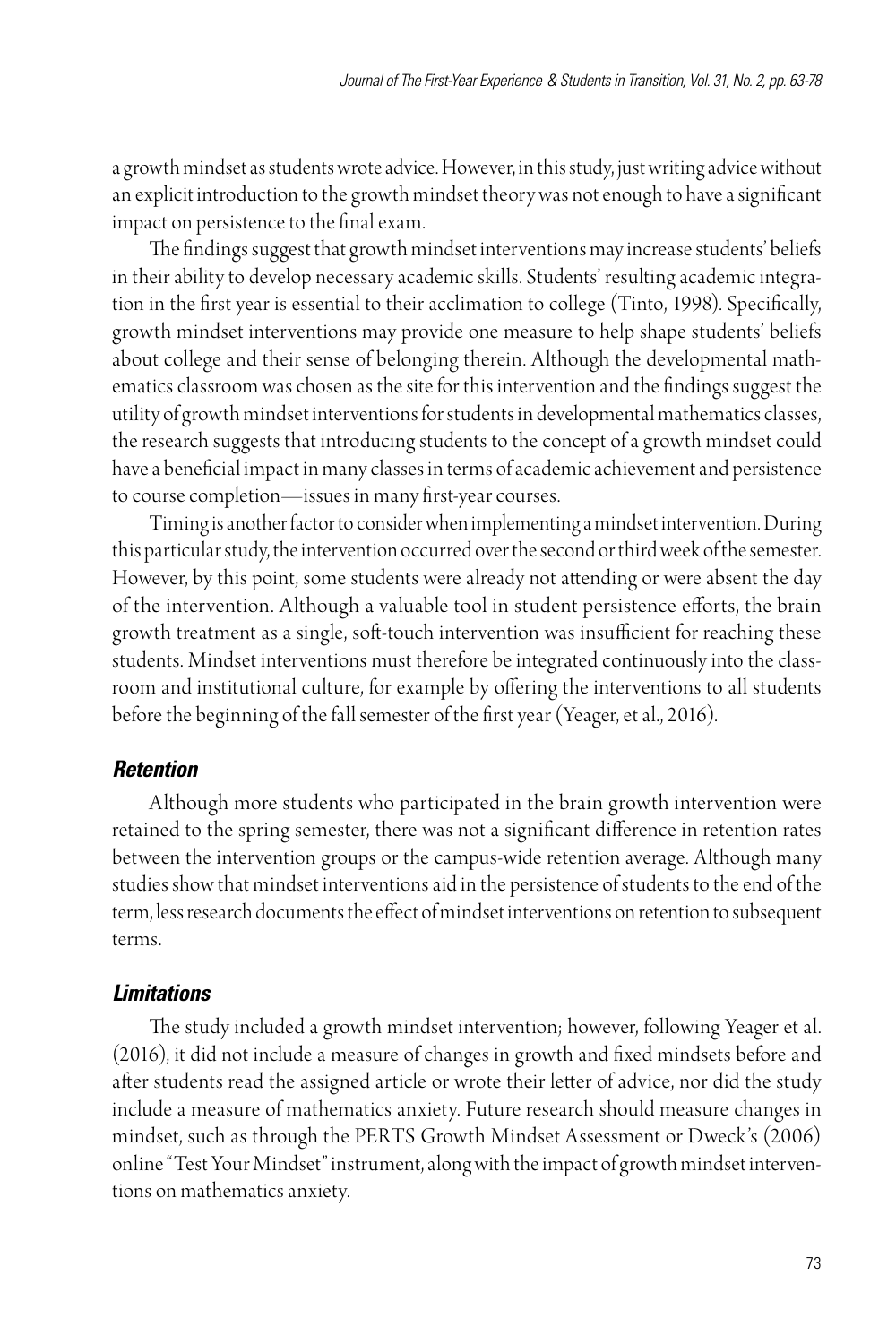## **Implications**

#### *Delivering and Applying Psychological Interventions Wisely*

This research illuminates several issues for embedding mindset interventions in firstyear classes. The findings suggest the power of interventions where students actively construct images of themselves, and others, as successful students. The messages in the interventions led to a "saying-is-believing" effect as a result of the students' letter writing. In writing about their own personal successes and encouraging persistence in others, students may have benefited also from the positive emotional response of helping another person. Writing may also have helped students to internalize the message of brain growth and persistence.

The interventions were brief, taking less than an hour to implement. Furthermore, the purpose of these interventions was not made explicit to students. Rather than listening to a lecture, students independently read a scientific article, interpreting and constructing their own knowledge of how the brain grows and how they could apply strategies to be successful.

This study also revealed the need for continued emphasis on the importance of attendance and active participation from the first day of class. Of the 227 students who attended the developmental mathematics courses in which an intervention occurred, 17 students (7.5%) did not complete the intervention activity, presumably because they were absent on the day in which the intervention occurred and chose not to make up the assignment or because they chose not to participate in class. The intervention occurred during Weeks 2 and 3, suggesting that some students already were disengaging during these early weeks. Institutions are required to track and report attendance for federal funding. When instructors notice concerns about student participation, they should immediately reach out to students who show signs of disengagement from their classes. Encouraging this level of engagement from instructors, as well as students, requires the institution to cultivate a growth mindset culture. Further, literature on persistence emphasizes the importance of students' sustained academic and social involvement (Tinto, 1998). We posit that the intervention may have positively affected students' academic integration (e.g., their confidence in their ability to develop the skills necessary for their developmental mathematics classes) but that it did not provide the sustained interaction students may need to support their persistence in college beyond the term in which the intervention occurred.

#### *Creating a Growth Mindset Culture Through Professional Development*

The adoption of mindset interventions does not relieve college faculty and staff from their roles in creating a welcoming campus environment that fosters student engagement. Instead, mindset interventions that encourage students to view themselves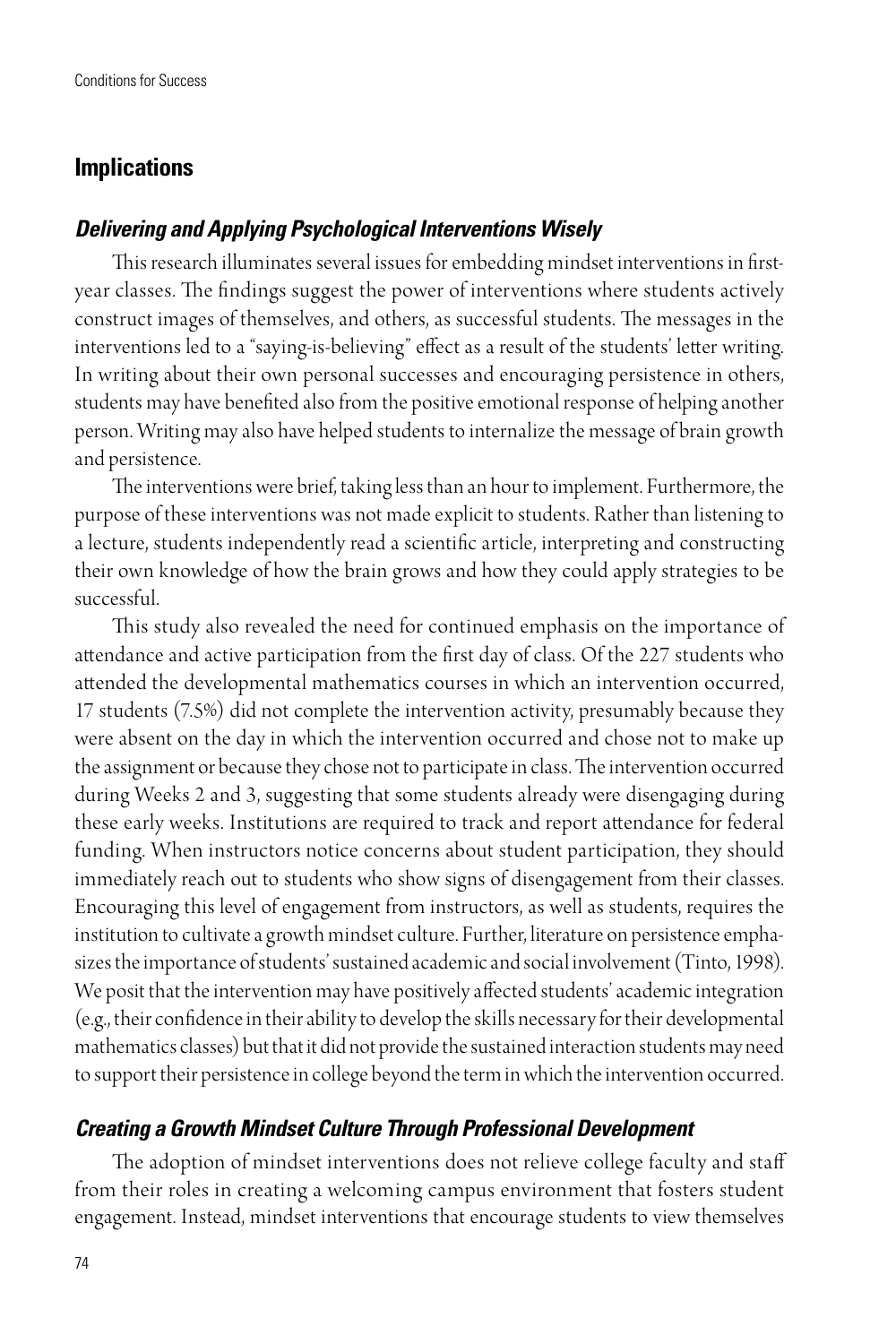as capable of growing into their academic responsibilities are one way to encourage increased academic integration within a classroom, an essential component for persistence (Tinto, 1975). Similarly, instructors need support to institute a successful intervention. Simply providing instructors with the material for a mindset intervention does not ensure the success of the intervention. Instructors who are unfamiliar with theories of postsecondary learning may be uncomfortable addressing students' affective needs. The researchers heard anecdotal arguments from some faculty members that providing this type of support was coddling—some students just were not "college material." These statements are suggestive of those individuals' own entity theories (i.e., fixed mindset) about the limited potential for the human brain to change and increase one's intellectual ability. Such entity theories have been found to demotivate students and have a negative correlation to student persistence (Duckworth & Yeager, 2015; Rattan et al., 2012). Although the results of this study suggest that bolstering students' confidence in their ability to grow their intelligence is a proactive application, it is also likely that faculty members need support and training in establishing a growth mindset culture on campus.

Some faculty members may also believe that time spent on the psychology of improving mindset limits time for discipline-specific instruction. However, that the present intervention was completed in a short amount of time and showed significant impact suggests that fears about lost instruction time are unfounded. Additionally, although instructors may fear teaching outside of their discipline area, the brain growth mindset intervention was easily implemented and tested without requiring extensive preparation or knowledge of psychology.

Professional development programs show promise for training instructors on the implementation of growth mindset interventions in the classroom. Auten (2013), for example, reported a positive effect of growth mindset training for community college English instructors. Auten's qualitative findings indicate that with in-depth training, instructors can foster a growth mindset environment in the college classroom that extends beyond standalone interventions. The present study joins several others as persuasive evidence of the powerful role of mindset interventions in supporting first-year students.

## **Conclusion**

This quasi-experiment examined the impact of interventions in developmental mathematics. The findings indicate that students who were assigned a growth mindset article and letter-writing prompt persisted at a significantly higher rate than both those who received a neutral article and letter-writing prompt and those who only wrote letters. The interventions did not differentially affect performance on the final exam—they did not have an impact on students' content knowledge. The interventions also did not have a significant impact on retention to the following semester or following academic year. Additional research is needed to explore ways to increase the efficacy of growth mindset interventions when students are exposed to a growth mindset interventions multiple times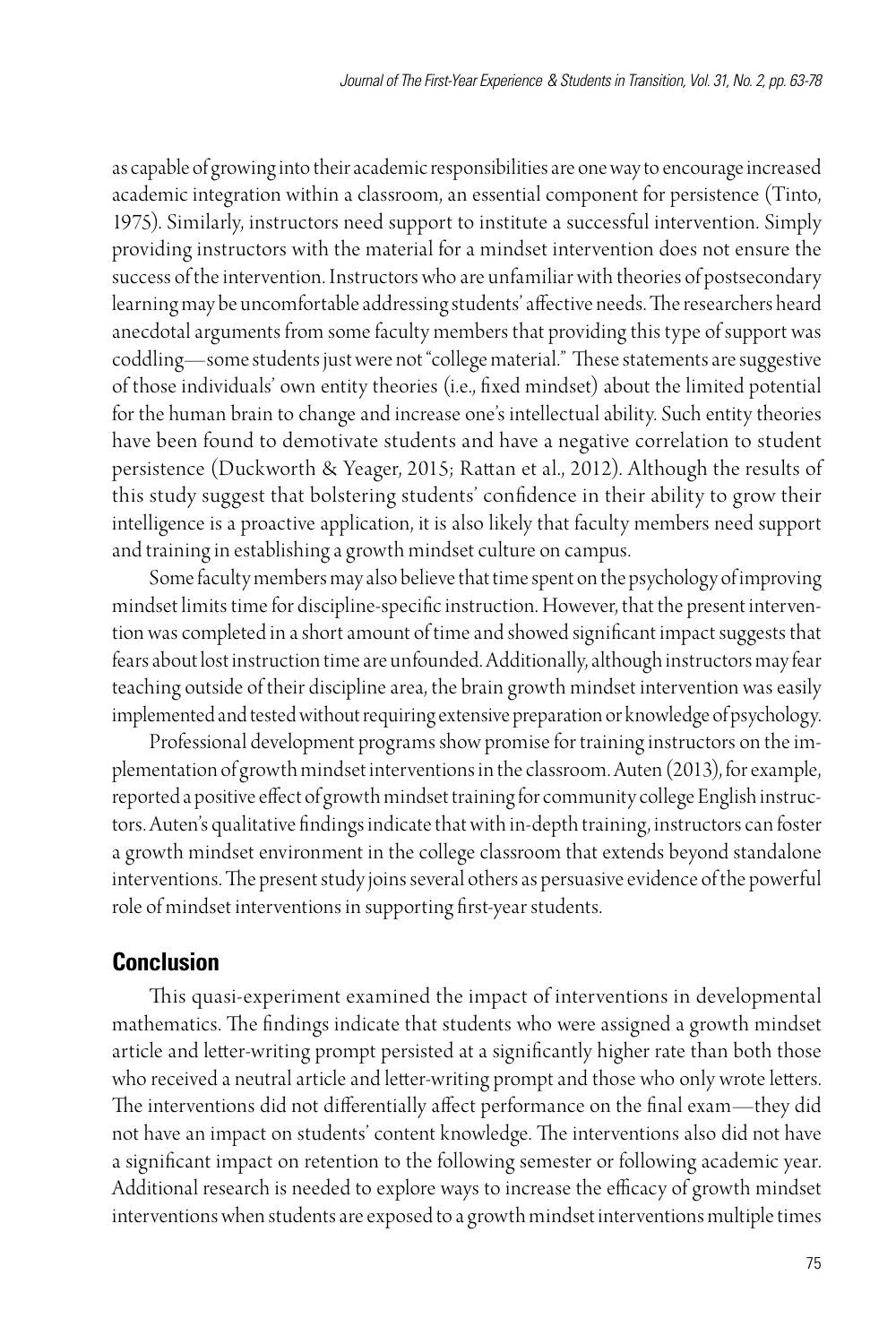or through interventions that support social as well as academic integration (e.g., student learning communities which engage in mindset interventions together). Further research is also needed to explore possible gender differences in the impact of mindset interventions, given the presence of stereotype threat and implicit bias that may negatively affect women and racial minorities in mathematics (Lindberg, Hyde, Petersen, & Linn, 2010; Nosek et al., 2009). Researchers should also examine how institutional culture shifts can incorporate a growth mindset into institutional and program missions, course objectives, and individual instructors' language to continuously support persistence and retention of first-year students.

## **Author Note**

This research was supported in part by grants from the Indiana University Southeast Faculty Senate Research and Grants and Improvement of Teaching Committees and the Indiana University Librarians Association.

## **References**

- Aronson, J., Fried, C. B., & Good, C. (2002). Reducing the effects of stereotype threat on African American college students by shaping theories of intelligence. *Journal of Experimental Social Psychology, 38*, 113-125.
- Astin, (1984). Student involvement: A developmental theory for higher education. *Journal of College Student Personnel, 25*(3), 297-308.
- Auten, M. A. (2013). *Helping educators foster a growth mindset in community college classrooms.* Available from ProQuest Dissertations & Theses A&I; ProQuest Dissertations & Theses Global. (Order No. 3591125)
- Bailey, T., Jeong, D. W., & Cho, S. W. (2010). Referral, enrollment, and completion in developmental education sequences in community colleges. *Economics of Education Review, 29*(2), 255-270.
- Bickerstaff, S., Fay, M. P., & Trimble, M. J. (2016). *Modularization in developmental mathematics in two states: Implementation and early outcomes* (CCRC Working Paper No. 87). New York, NY: Columbia University.
- Blackwell, L., Trzesniewski, K., & Dweck, C. S. (2007). Implicit theories of intelligence predict achievement across an adolescent transition: A longitudinal study and an intervention. *Child Development, 78*(1), 246-263.
- Boylan, H. R. (2009). Targeted intervention for developmental education students (TIDES). *Journal of Developmental Education, 32*(3), 14-18, 20, 22-23.
- Chudler, E. H. (2015). *Laughter and the brain*. Retrieved from the Neuroscience for Kids website: https://faculty.washington.edu/chudler/laugh.html
- Cohen, G. L., & Garcia, J. (2014). Educational theory, practice, and policy and the wisdom of social psychology. Policy Insights from the Behavioral and Brain Sciences, 1(1), 13-20.
- Complete College America. (2012). *Remediation: Higher education's bridge to nowhere*. Washington, DC: Author.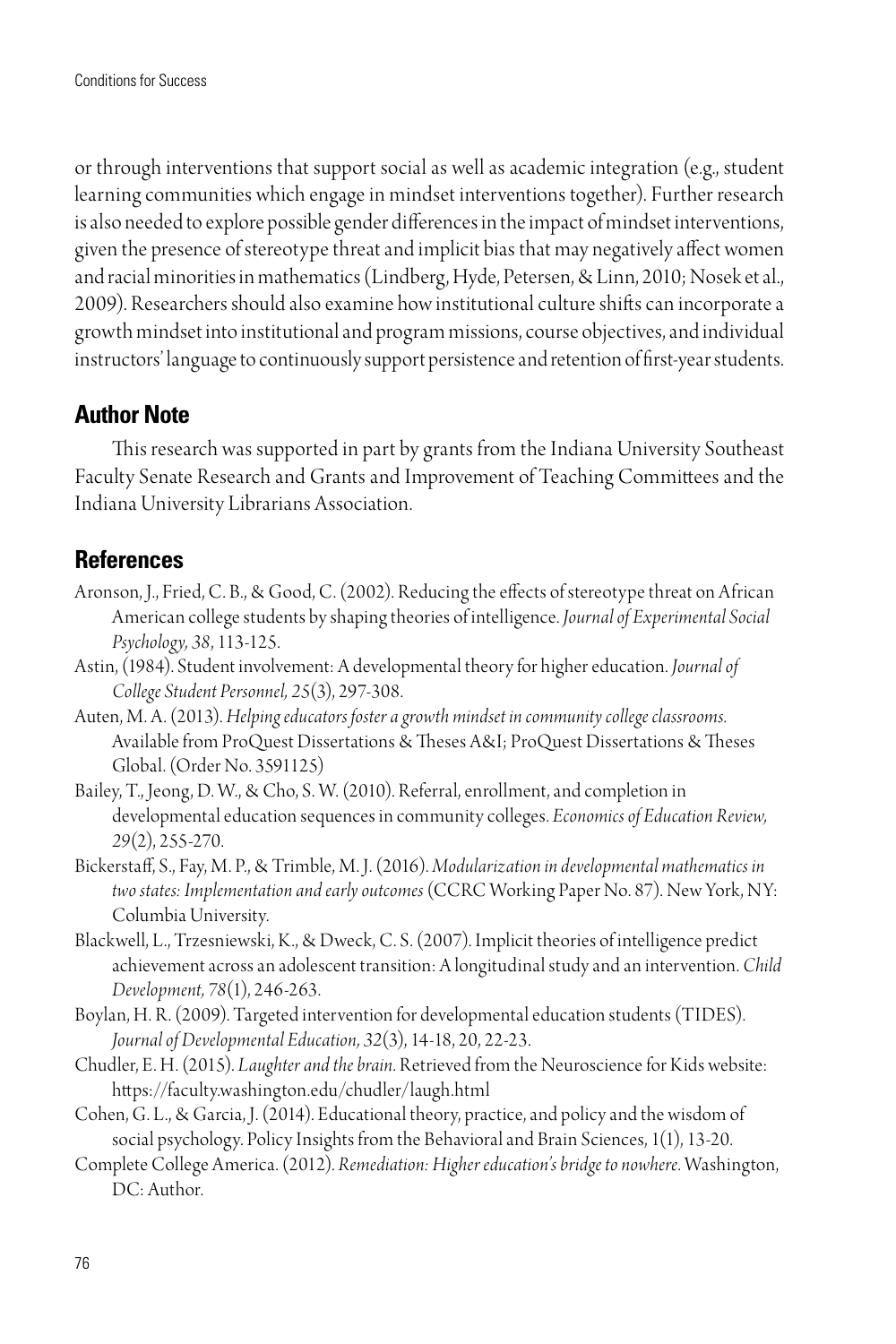- Complete College America. (2016). Executive summary. In *Corequisite remediation: Spanning the completion divide: Breakthrough results fulfilling the promise of college access for underprepared students.* Washington, DC: Author.
- Duckworth, A. L., & Yeager, D. S. (2015). Measurement matters: Assessing personal qualities other than cognitive ability for educational purposes. *Educational Researcher, 44*(4), 237-251.
- Dweck, C. (2006). *Test your mindset* [Online quiz]. Retrieved from the Mindset website: https:// mindsetonline.com/testyourmindset/step1.php
- Dweck, C. (2008). Brainology: Transforming students' motivation to learn. *Independent School, 67*(2), 110-119.
- Dwindell, P. L., & Higbee, J. L. (1991). Affective variables related to mathematics achievement among high-risk college freshmen. *Psychological Reports, 69*(2), 399-403.
- Goolsby, C. B., Dwindell, P. L., Higbee, J. L., & Bretscher, A. S. (1988). Factors affecting mathematics achievement in high risk college students. *Research & Teaching in Developmental Education, 4*(2), 18-27.
- Hall, M. J., & Ponton, M. K. (2005). Mathematics self-efficacy of college freshmen. *Journal of Developmental Education, 28*(3), 26-33.
- Horn, L., & Nevill, S. (2006). *Profile of undergraduates in U.S. postsecondary education institutions: 2003-04: With a special analysis of community college students* (NCES 2006-184). Washington, DC: U.S. Department of Education, National Center for Education Statistics.
- Indiana Core 40. (2012). *Core 40 and honors diploma requirements*. Retrieved from http://www. in.gov/icc/files/Core\_40\_and\_Honors\_Diploma\_Requirements.pdf
- Indiana University. (2015-2016). Graduation Rates of Full-Time Bachelor's Seeking Students Receiving Bachelor's Degrees. Southeast. 2001 through 2011 [Figure]. *IU Fact Book 2015- 2016*. Retrieved from https://www.iu.edu/~uirr/reports/standard/factbook/2015-16/ Southeast/Student\_Data/Graduation\_Rates
- Levine-Brown, P., Bonham, B. S., Saxon, D. P., & Boylan, H. R. (2008). Affective assessment for developmental students, Part 2. *Journal of Developmental Education, 22*(2), 1-4.
- Lindberg, S. M., Hyde, J. S., Petersen, J. L., & Linn, M. C. (2010). New trends in gender and mathematics performance: A meta-analysis. *Psychological Bulletin, 136*(6), 1123.
- Mindset Works, Inc. (2002). You can grow your intelligence: New research shows the brain can be developed like a muscle. In *Brainology curriculum guide for teachers*. Walnut, CA: Author.
- National Organization for Student Success. (n.d.) Definition. Retrieved the National Organization for Student Success website: https://thenoss.org/Mission-Vision-and-Goals
- Nosek, B. A., Smyth, F. L., Sriram, N., Lindner, N. M., Devos, T., Ayala, A., ... & Kesebir, S. (2009). National differences in gender–science stereotypes predict national sex differences in science and math achievement. *Proceedings of the National Academy of Sciences, USA, 106*(26), 10593-10597.
- Olson, J. S. (2017). Helping first-year students get grit: The impact of intentional assignments on the development of grit, tenacity, and perseverance. *Journal of The First-Year Experience & Students in Transition, 29*(1), 99-118.
- Rattan, A., Good, C., & Dweck, C. S. (2012). "It's ok—Not everyone can be good at math": Instructors with an entity theory comfort (and demotivate) students. *Journal of Experimental Social Psychology, 48(*3), 731-737.